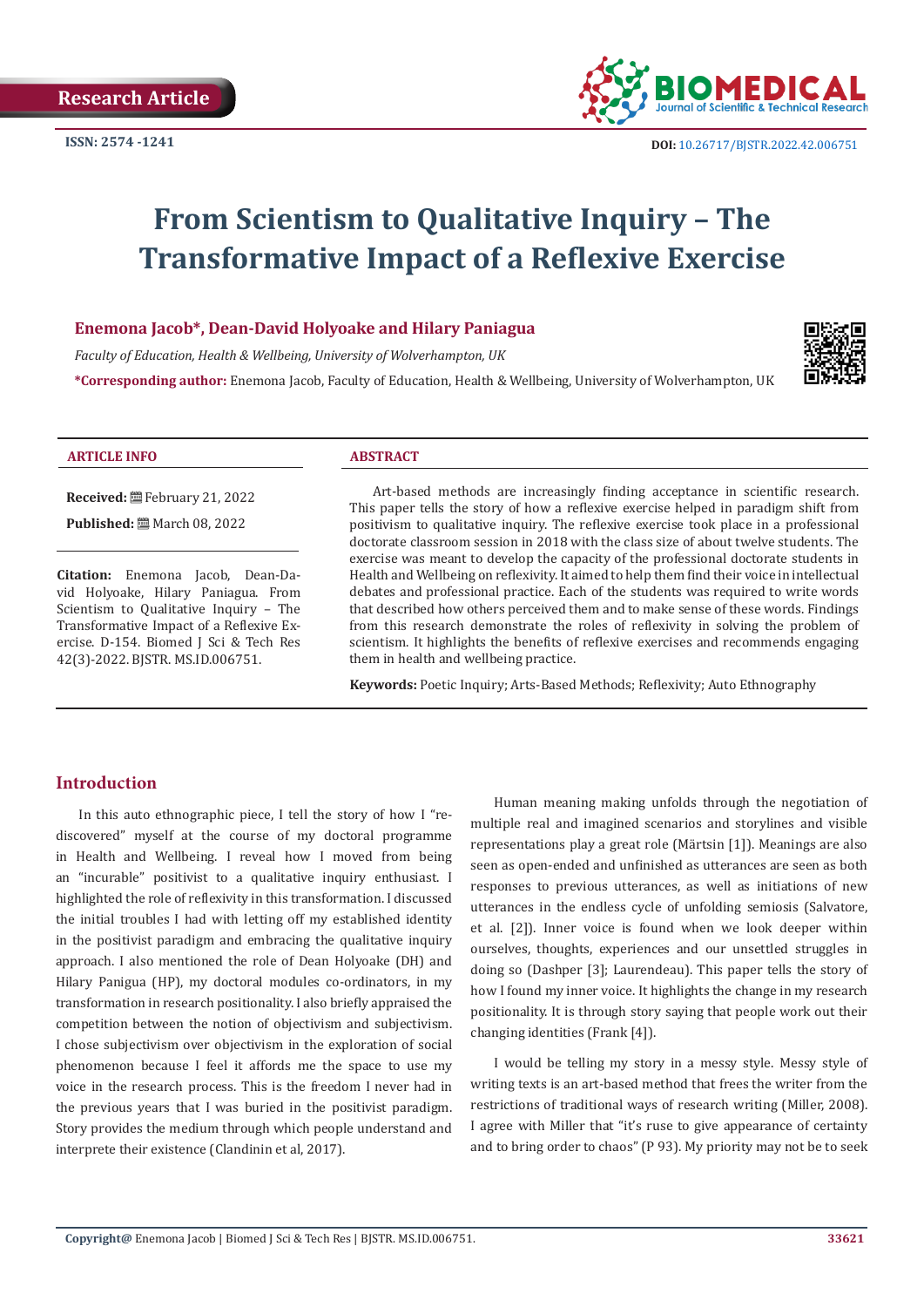order in either in my structure of writing or content in this paper. My interest would be to tell the story of how I re-discovered my non-linear self. A luminal space has been created in qualitative research where "messy, uncertain, multivoiced texts, cultural criticism, and new experimental works will become more common, as will more reflexive forms of fieldwork, analysis, and intertextual representation" (Denzin, et al. [5]).

My background was laboratory science! I was driven by the notion of positivism (Bianchini, et al. [6,7]). For me, there was always a reality out there waiting to be known (Aslan, et al. [8,9]). I harshly silenced my inner voice and literary imagination. Anything that was not clearly "logical", was viewed by me as "unscientific" (Adaka, et al. [10,11]). I had spent decades in linear reasoning and viewed things only in terms of cause and effect. I remember I was a "science" student in my secondary school and dealt with quantitative data at that level. In my both my bachelor and master's degrees, I used quantitative approach to collect and analyse data. I was a purist and was driven by the notion of objectivity. Then I enrolled on a professional doctorate programme in Health and Wellbeing in the University of Wolverhampton, UK in September 2017. This is a part- time programme with four taught modules and a dissertation module.

The four taught modules were "Positionality and the Researcher"; "Advancing Professional Practice"; "Undertaking a Critical Literature Review" and "Understanding Research Structures and Processes". There I met Doctor Dean Holyoake (DH) and Doctor Hilary Panigua (HP) who were the modules coordinators. DH taught the first two modules (Positionality and the Researcher and Advancing Professional Practice) while HP taught the last two modules (Undertaking a Critical Literature Review and Understanding Research Structures and Processes). They both have background in the use of qualitative inquiry as a research approach. They advocated for qualitative inquiry and tried to introduce my doctoral cohort to it. But I was not comfortable with that as I had engaged in quantitative approach all my life until this doctoral programme. I thus found myself initially in a difficult and awkward situation.

I was neither experienced in qualitative inquiry nor looking forward to it on the doctoral programme. It was disappointing for me to find out that the programme required me to explore qualitative inquiry. However, as I continued on the programme, I began to undergo a progressive transformation in my research positionality. Before coming for the doctoral programme, the notion of scientism gave me no space to explore social phenomena interpretively (Baron, et al. [12,13]).

# **My Experience of the Reflexive Activity in the Doctoral Classroom**

In 2018 and after the first doctoral module (Positionality and the Researcher), my doctoral cohort progressed to the second module (Advancing Professional Practice). In this module we were meant to learn among other things, the role of reflexivity in our professional practice. DH had observed from the first module that my entire cohort was more inclined to the positivist paradigm. He was concerned that our voice was lacking both in our professional practice and in the research process. He felt it was important for us to find our voice. He argued that this would help to improve professional practice. But it seemed difficult for DH to get me and my doctoral mates into qualitative inquiry by merely debating it. He had to find a way of breaking the barrier between we the doctoral students and the qualitative inquiry. Finally, he came up with a class exercise for every one of us. He passed a sheet of paper to each of us (see Figure 1 below) and asked us to write up to ten words on the how others viewed us.

 When then to turn these words into sentences within just a paragraph. We were about twelve in all. Everyone engaged in this task. I also dutifully engaged in it unaware of what would come out of it. It seems very easy for scholars to treat their professional identity as sacrosanct and fight to advance it. This puts them in the bony place of antagonism to alternative views and debates (Plump and Geist-Martin, 2013). Professional practice creates ideological space for a firm construction of professional identity using the bricks of cognitive powers and a massive sense of self triggered by shared stories and professional recollections (Wenger, 2008). This tends to "territories" professional knowledge and identity (Sanders et al, 2011: 117).

The problem with this is that it places ideological conservatism over negotiated meanings when we drift into a new terrain requiring the exploration of multiple possibilities in our ontological voyage. Sticking inflexibly to one's gun is likely to generate tension among one's compatriots in the journey be they peers or supervisors. But letting go would produce the uncomfortable feeling of being exposed and vulnerable in the journey and being ostracised from those in our initial circle (Petty et al, 2012). The question becomes how will the 'researching professional', the 'practitioner-researcher', the 'scholarly practitioner' (the nomenclature may be unlimited) be received? Although the cultural environment opens up liminal spaces for the construction or deconstruction of our identities, our perception of threats to our established identities is a key driver of whether we will let go of the old and surf through for a new identity or not (Plump and Geist-Martin, 2013).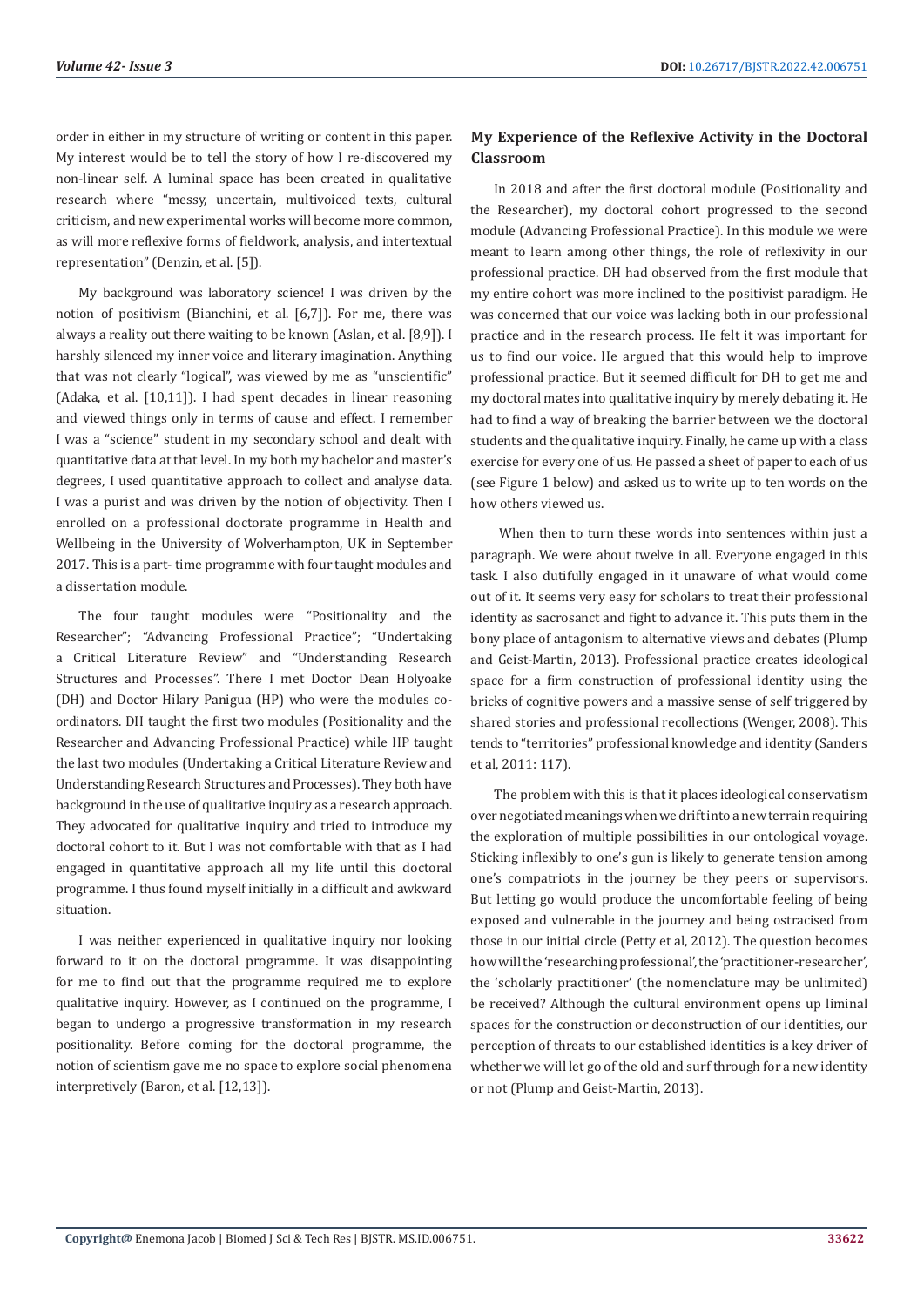Unconventional lutlier Unorganise ontrovertial reality eraemaring  $\mathbf{r}$ Determined magingrive guess the perception of people about me I is diverse. Unconventional, unrealitie and controver that are sume of the ways I come across. Other people are a lost more positive. me would somply classify me as determined would somply classify me as determined mould view me as an outlier.

**Figure 1:** A reflexive exercise on selfhood in my doctoral class session. We were required to write up to ten words of how we thought people viewed us. We were then to put these words into a paragraph.

I discovered that as I let go of my bias against qualitative methods and their assumed negative consequences on my doctoral and professional future, I began to see things differently. I suddenly started realising that outside of my "scientific self" who wanted to follow laid down procedures, I also had a fragmented self, which I had not explored until then. In my usual interactions with friends and other people, my behaviour was not based solely on the "scientific approach". As I utilised the space provided by the doctoral class exercise to think deeply on what people thought about me, a new me began to emerge right in front of me. It seemed like the scales began to fall from my eyes at that moment. Multiplicity of selves within a person has been established (Gergen [14]; Markus and Wurf, 1987). I feel that the notion of holism is thus a myth as

individuals tend to be fragmented at various degrees (First, et al. [15-18]).

It began to occur to me that I had silenced my "fragmented self "in deference to my "scientific self". I then appreciated in a new way that certain attributes were always present in me which made me peculiar and set me apart from others. I had blind spots on who I was because of the delusion to satisfy the notion of scientism. I was ignorant of the possibility of the use of art-based methods for health research (Boydell, et al. [19-21]) engaged first year medical students in a reflective exercise that is qualitative in nature. Most of the tutors involved reported the exercise as being beneficial to them, to student learning, and to curriculum development. In another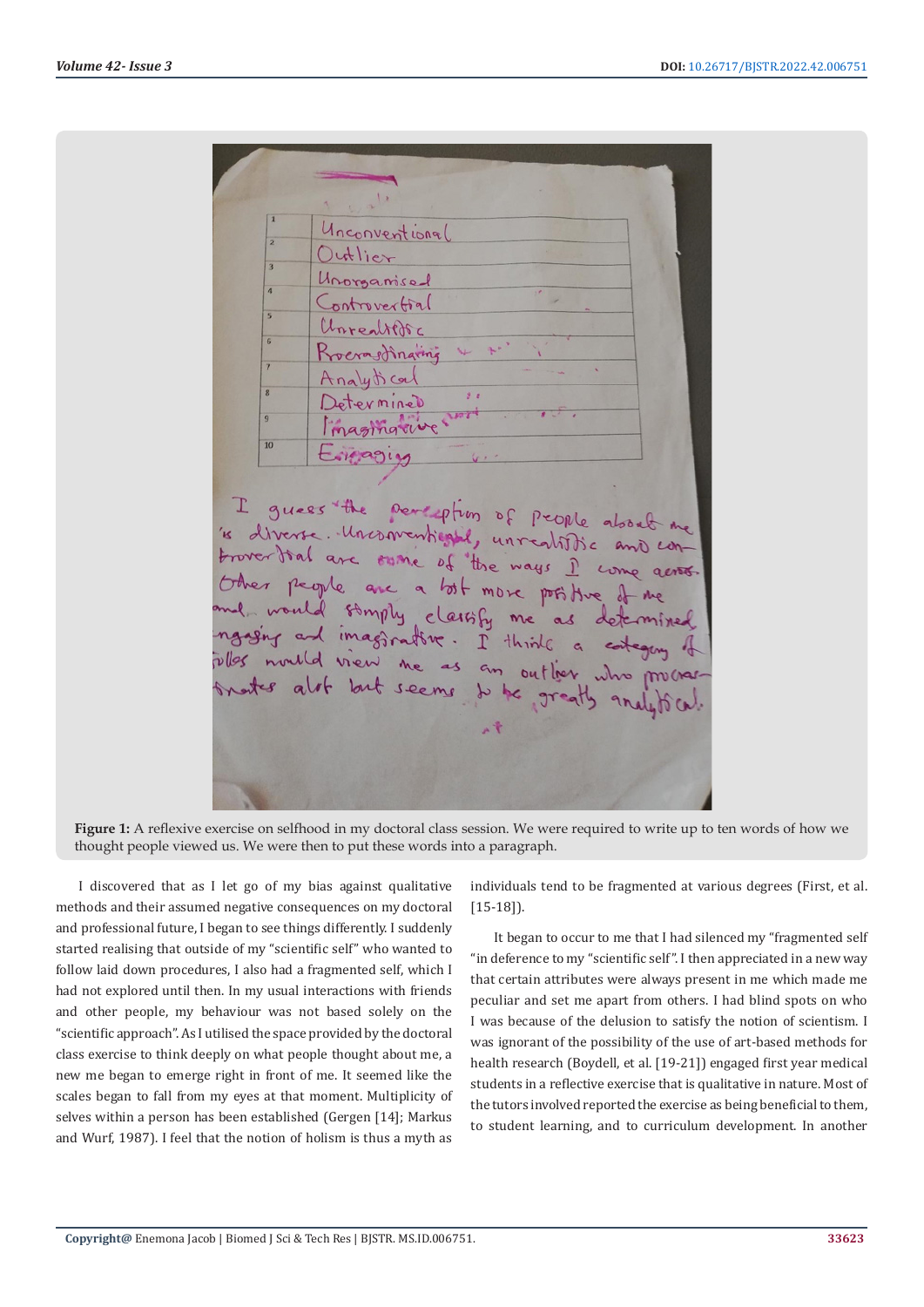study on the impact of reflective practice on emerging clinicians' self-Care, (Curry [22]) found that participants reported being better able to care for themselves both personally and professionally. They had improved emotional health, better outcomes regarding their job (satisfaction, sustainability, and longevity on the job) and developed a new standard (model) for their future practice. The reflective exercise I partook in gave me a shift in perspective and mode of engagement in research and professional practice with the benefits highlighted above. I became open to qualitative inquiry method. Qualitative studies help to access rich data that is normally unavailable or unacceptable for quantitative research (Bast, et al. [23,24]). I believe there is so much to explore and know in Health and Wellbeing than the restriction of scientism allows (Alexander, et al. [25,26]).

After the various sessions with DH on my doctoral programme, came the Hilary Paniagua (HP) experience. She took us on the remaining two taught modules as earlier mentioned. She wanted us to think in a "non-linear" way as well. Although I found the entire processes initially stressful, I was undergoing a transformation in methods of research inquiry. Conducting qualitative research changes the researcher in many ways. It exposes their biases, beliefs, political learning, and epistemological positioning on one hand and reconstruct them on the other hand (Palaganas, et al. [27]). The reflexive classroom exercise and several discussion sessions with DH and HP in our doctoral class sessions made me to begin to think laterally and to romanticise the notion of subjectivity. This was something that I was indisposed to for years before the reflexive class exercise. The exercise opened me up to see that there are multiple realities when it comes to the exploration and consideration of social phenomena.

As I reflexed on the words above, I tried to make sense of by constructing a paragraph from them as shown above. The paragraph unearthed some salient characteristics, which I had not given much attention. I found from the words and the paragraph that I was not simplistic and would not fit into a mere "cause and effect" mode of looking at phenomenon. I found the words and the paragraph therapeutic. I was comfortable with the picture they painted about how people saw me. It made me to feel that my authentic self was not apparent to me all this while. I suddenly realised that if I came out of the confines of positivism, I would achieve more in research and professional practice. It would free me from merely playing to the rule books of scientism. I would be able to soar without restrictions in the realm of interpretivism. Reflexivity is a "deconstructive exercise for locating the intersections of author, other, text, and world, and for penetrating the representational exercise itself" (Macbeth [28]). It is etymologically rooted in selfreflection and critical self-reflection. The contemporary move to analytic reflexivity is achieved through the act of "turning back upon itself" (Macbeth [28]). This is about the turning back of a text, an inquiry or a theory onto its own formative possibilities (Clifford, et al. [29-31]). Contemporary expressions of reflexivity have been linked strongly to critical theory, standpoint theory, textual deconstruction, and sociologies and anthropologies of knowledge, power and agency (Anderson, et al. [32-36]). It thus culturally, radically and relatively situated (Macbeth, et al. [28,37]).

Three broad forms of knowledge have been identified - the technical, practical & emancipatory knowledge (Taylor [38]). The first two forms (technical and practical) use the tool of reflection while the third form (emancipatory) which is as a result of the first two forms, uses reflexivity (Lipp [39]). Reflexivity gave me the power to break the chains of positivism and freely flow in the interpretivist paradigm. It helped me to build self-awareness which is an invaluable tool in stimulating professional development (Bolton, et al. [40-42]). It helps in turning the problem of subjectivity into a great opportunity to explore its challenges (Carolan, et al. [43,44]). Self-awareness, which is consequent upon reflexivity, is important in order for a researcher to have a voice in their research (De Vault, et al. [45-48]). I had spent all my life until now learning other people's views and submissions. All through my academic training and work experience, I had dealt with professionals and researchers who prided in and emphasized objectivism as a way of knowing reality. In fact, linear parameters were utilised in examining and evaluating my various performance [49]. I had taken on board all these learnings and the readings from "scientific texts" until I had cancelled out alternative ways of looking at things [50]. Scientism birthed a delusion in me on what could be acceptable as data and how a phenomenon should be interpreted (Crawford [26]). The notion of scientism restricts and excludes a researcher from exploring realities, which cannot be measured (Alexander, et al. [25]). This is an albatross around the neck of creative studies that could have revolutionise health and wellbeing practice (Baron [12,23]; Boyll et al, 1996).

# **Conclusion**

My reflexive exercise in the doctoral class had a transformative impact on me [51-55]. It helped me to discover my true selfhood and to explore the qualitative inquiry approach. This is something that was not possible previously due the hold of the notion of scientism on me. I felt emancipated from the confines of positivism and found my voice [56]. Health and Wellbeing researchers and professionals need to engage in reflexive exercises from time to time. Although it might initially seem illogical and unscientific, it would help in creating self-awareness and open the portal for new possibilities [57-59]. This would enrich research and professional practice. The use of art-based methods such as poetic inquiry helps to elevate discourse from the plane of mundanity to the level of metaphoric representations [60]. Their inclusion in health and wellbeing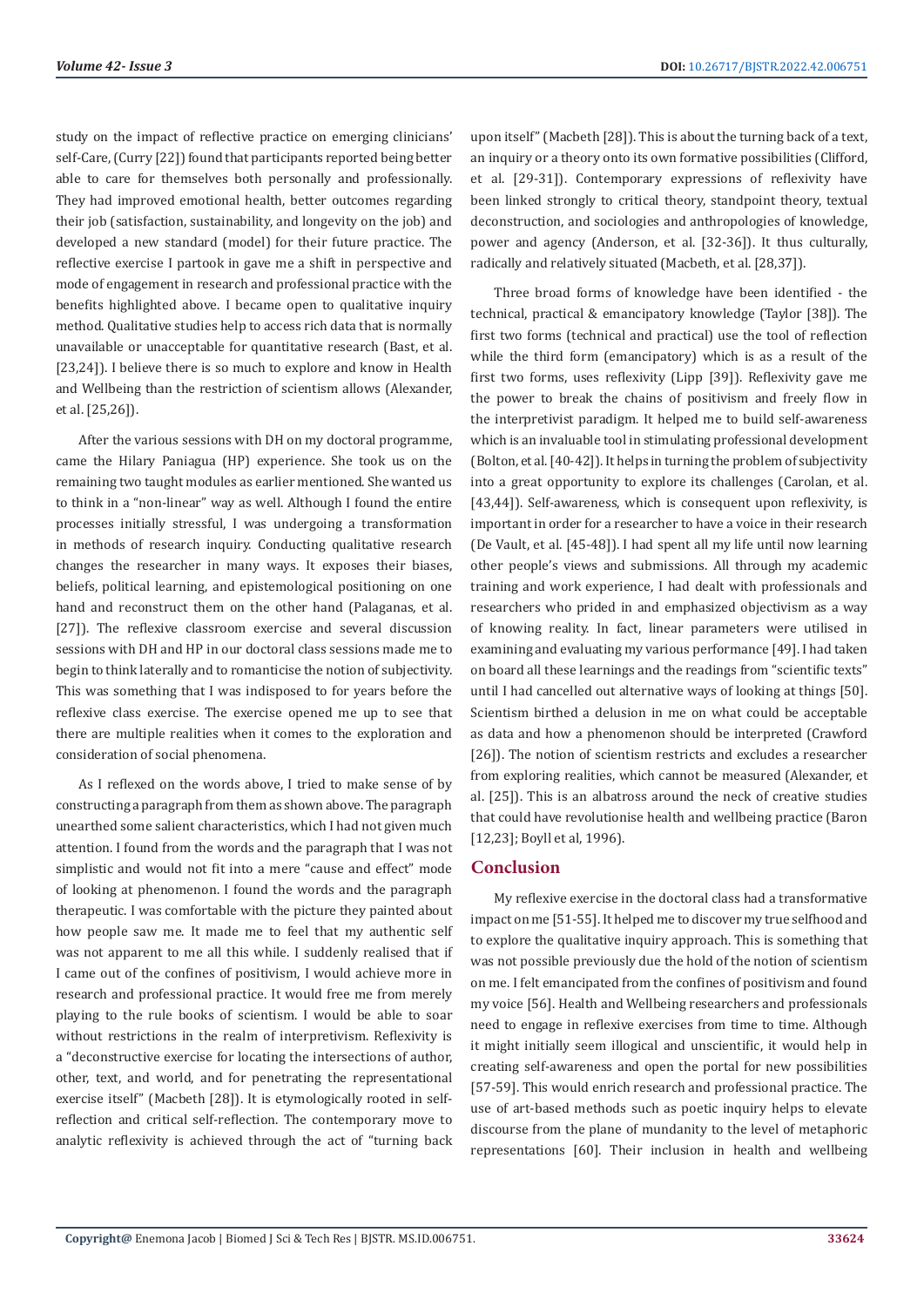research will help to close the false gap between research in arts and sciences in the academia [61]. My experience has shown that they are useful in research experimentation and innovation [62].

# **My Reflection on the Doctoral Classroom Task I Provided – Dean Holyoake**

When I handed out the reflexive exercise in the doctoral class session, I was hoping that it would provoke my students to some lateral reasoning [63-65]. They were all very strong in positivist views and protective of their views. My aim was to invite them from their shell to the unfamiliar and murky terrain of subjective meaning making [66]. I figured out that starting from exploring their selfhood reflexively was critically important to achieving this [67]. Looking back, I can see the value of that exercise [68]. Although a new way of knowing might come across as disarming, letting go of the previous knowledge is necessarily in order to negotiate new meanings [69].

# **My Reflection on Doctoral Support Processes – Hilary Paniagua**

Mentoring doctoral students and providing feedback can be a herculean task [70]. Sometimes, one cannot escape providing a seeming judgement on their work [71]. I feel that this helps the students to reflect more on their positionality and the concepts they are discussing [72]. The transformation I have seen in Enemona Jacob strengthens me to continue on the journey of mentoring doctoral students [73-76]. Questioning what we know to see if there are new ways of knowing helps us to explore things, we were blind to [77]. I feel that the classroom is a big field for experimentation. Things could go either way [78]. Therefore, although I wanted an opportunity for a lateral reasoning by my doctoral students, it would not be everyone that might have embraced it [79]. I however feel that providing an opportunity for people to engage with a new way of thinking has the potential to birth new possibilities [80- 82]. Such exercises have the potential to enrich staff and students' experience on one hand and to add to curriculum development on the other hand [83-114].

# **References**

- 1. Mä[rtsin M \(2018\) Beyond Verbal Narratives: Using Timeline Images in](https://link.springer.com/article/10.1007/s12124-017-9409-3)  [the Semiotic Cultural Study of Meaning Making, Integrative Psychological](https://link.springer.com/article/10.1007/s12124-017-9409-3)  [& Behavioral Science 52\(1\): 116-128.](https://link.springer.com/article/10.1007/s12124-017-9409-3)
- 2. [Salvatore S, Venuleo C \(2008\) Understanding the Role of Emotion](https://pubmed.ncbi.nlm.nih.gov/18293049/)  [in Sense-making. A Semiotic Psychoanalytic Oriented Perspective.](https://pubmed.ncbi.nlm.nih.gov/18293049/)  [Integrative psychological & behavioral science 42\(1\): 32-46.](https://pubmed.ncbi.nlm.nih.gov/18293049/)
- 3. [Dashper K \(2013\) Getting better: An autoethnographic tale of recovering](https://journals.humankinetics.com/view/journals/ssj/30/3/article-p323.xml)  [from sporting injury. Sociology of Sport Journal 30\(3\): 323-339.](https://journals.humankinetics.com/view/journals/ssj/30/3/article-p323.xml)
- 4. Frank AW (1995) The Wounded Storyteller: Body, Illness, and Ethics. Chicago: The University of Chicago Press.
- 5. Denzin NK, Lincoln YS (2005a) Introduction. The discipline and practice of qualitative research. In: NK,Denzin, YS Lincoln (Eds.)., The sage handbook of qualitative research, p. 1-32.
- 6. Bianchini JA, Colburn A (2000) Teaching the nature of science through inquiry to prospective elementary teachers: A tale of two researchers. Journal of Research in Science Teaching 37: 177-209.
- 7. [Pomeroy D \(1993\) Implications of teachers' beliefs about the nature](https://onlinelibrary.wiley.com/doi/10.1002/sce.3730770302) [of science: Comparison of the beliefs of scientist, secondary science](https://onlinelibrary.wiley.com/doi/10.1002/sce.3730770302) [teachers, and elemantery teachers. Science Education 77\(3\): 261-278.](https://onlinelibrary.wiley.com/doi/10.1002/sce.3730770302)
- 8. [Aslan O, Tasar MF \(2013\) How do science teachers view and teach the](http://egitimvebilim.ted.org.tr/index.php/EB/article/viewFile/1323/468) [nature of science? A classroom](http://egitimvebilim.ted.org.tr/index.php/EB/article/viewFile/1323/468) ınvestigation. Educaion & Science 38 [\(167\): 65-80.](http://egitimvebilim.ted.org.tr/index.php/EB/article/viewFile/1323/468)
- 9. Çoban GÜ, Ergin Ö (2008) The instrument for determining the views of primary school students about scientific knowledge. Elementary Education Online 7(3): 706-716.
- 10. [Adaka F, Bakır S \(2017\) Science teachers and pre-service science](https://www.proquest.com/openview/b6280815d23249f97bafc47858461e51/1?pq-origsite=gscholar&cbl=1386357) [teachers' scientific epistemological beliefs and opinions on the nature](https://www.proquest.com/openview/b6280815d23249f97bafc47858461e51/1?pq-origsite=gscholar&cbl=1386357) of science. Çukurova [University. Faculty of Education Journal 46\(2\): 472-](https://www.proquest.com/openview/b6280815d23249f97bafc47858461e51/1?pq-origsite=gscholar&cbl=1386357) [502.](https://www.proquest.com/openview/b6280815d23249f97bafc47858461e51/1?pq-origsite=gscholar&cbl=1386357)
- 11. Irez S (2008) Nature of science as depicted in Turkish biology textbooks. Science Education 93(3): 422-447.
- 12. [Baron C \(2019\) "THE RISE, FALL, AND RESURRECTION OF](https://onlinelibrary.wiley.com/doi/abs/10.1111/zygo.12504) [\(IDEOLOGICAL\) SCIENTISM." Zygon 54\(2\): 299-323.](https://onlinelibrary.wiley.com/doi/abs/10.1111/zygo.12504)
- 13. [Jiang Z \(2018\) Is the 'Intention' There? On the Impact of Scientism on](https://www.cambridge.org/core/journals/european-review/article/abs/is-the-intention-there-on-the-impact-of-scientism-on-hermeneutics/B11452F5805EEAAE3EF9CF7FECDF2BD6) [Hermeneutics, European Review 26\(2\): 381-394.](https://www.cambridge.org/core/journals/european-review/article/abs/is-the-intention-there-on-the-impact-of-scientism-on-hermeneutics/B11452F5805EEAAE3EF9CF7FECDF2BD6)
- 14. Gergen KJ (1991) The Saturated Self: Dilemmas of Identity in Contemporary Life, New York: Basic.
- 15. [Firat FA, Venkatesh A \(1995\) "Liberatory Postmodernism and the](https://www.jstor.org/stable/2489612) [Reenchantment of Consumption". Journal of Consumer Research 22\(3\):](https://www.jstor.org/stable/2489612) [239-267.](https://www.jstor.org/stable/2489612)
- 16. [Schenk CT, Holman RH \(1980\) A Sociological Approach to Brand](https://web.s.ebscohost.com/abstract?direct=true&profile=ehost&scope=site&authtype=crawler&jrnl=00989258&asa=Y&AN=6620911&h=smpz6KSNgind3aL%2f80fr%2fNE5cfQuubnOdfNqgFECsG%2fyd34tV%2fsy3QIeApsSoXhOYTS3nKOLkoi1U2SGVGaXMg%3d%3d&crl=f&resultNs=AdminWebAuth&resultLocal=ErrCrlNotAuth&crlhashurl=login.aspx%3fdirect%3dtrue%26profile%3dehost%26scope%3dsite%26authtype%3dcrawler%26jrnl%3d00989258%26asa%3dY%26AN%3d6620911) [Choice: The Concept of Situational Self Image. In Advances in Consumer](https://web.s.ebscohost.com/abstract?direct=true&profile=ehost&scope=site&authtype=crawler&jrnl=00989258&asa=Y&AN=6620911&h=smpz6KSNgind3aL%2f80fr%2fNE5cfQuubnOdfNqgFECsG%2fyd34tV%2fsy3QIeApsSoXhOYTS3nKOLkoi1U2SGVGaXMg%3d%3d&crl=f&resultNs=AdminWebAuth&resultLocal=ErrCrlNotAuth&crlhashurl=login.aspx%3fdirect%3dtrue%26profile%3dehost%26scope%3dsite%26authtype%3dcrawler%26jrnl%3d00989258%26asa%3dY%26AN%3d6620911) [Research 7\(1\): 610-614.](https://web.s.ebscohost.com/abstract?direct=true&profile=ehost&scope=site&authtype=crawler&jrnl=00989258&asa=Y&AN=6620911&h=smpz6KSNgind3aL%2f80fr%2fNE5cfQuubnOdfNqgFECsG%2fyd34tV%2fsy3QIeApsSoXhOYTS3nKOLkoi1U2SGVGaXMg%3d%3d&crl=f&resultNs=AdminWebAuth&resultLocal=ErrCrlNotAuth&crlhashurl=login.aspx%3fdirect%3dtrue%26profile%3dehost%26scope%3dsite%26authtype%3dcrawler%26jrnl%3d00989258%26asa%3dY%26AN%3d6620911)
- 17. [Schouten JW \(1991\) "Selves in Transition: Symbolic Consumption](https://www.jstor.org/stable/2626836) [in Personal Rites of Passage and Identity Reconstruction". Journal of](https://www.jstor.org/stable/2626836) [Consumer Research 17\(4\): 412-425.](https://www.jstor.org/stable/2626836)
- 18. [Tian K Belk RW \(2005\) "Extended Self and Possessions in the Workplace".](https://www.jstor.org/stable/10.1086/432239) [Journal of Consumer Research 32\(2\): 297-310.](https://www.jstor.org/stable/10.1086/432239)
- 19. Boydell, Katherine M, Hodgins, Michael, Gladstone, et al. (2016) 'Behaviorism and Instructional Technology'. in Handbook for Research for Educational Communications and Technology. in Handbook for Research for Educational Communications and Technology. New York, N.Y.: Simon & Schuster Macmillan.
- 20. [Norris J \(2020\) A Walk in the Park: A Virtual Workshop Exploring](https://journals.sagepub.com/doi/pdf/10.1177/1532708619885413) Intertextuality and Implicit Powers Within Texts. Cultural Studies  $\leftrightarrow$ [Critical Methodologies 20\(1\): 26-34.](https://journals.sagepub.com/doi/pdf/10.1177/1532708619885413)
- 21. [Sukhato K, Sumrithe S, Wongrathanandha C, Hathirat S, Leelapattana](https://bmcmededuc.biomedcentral.com/articles/10.1186/s12909-016-0624-2) [W, et al. \(2016\) To be or not to be a facilitator of reflective learning](https://bmcmededuc.biomedcentral.com/articles/10.1186/s12909-016-0624-2) [for medical students? a case study of medical teachers' perceptions of](https://bmcmededuc.biomedcentral.com/articles/10.1186/s12909-016-0624-2) [introducing a reflective writing exercise to an undergraduate curriculum.](https://bmcmededuc.biomedcentral.com/articles/10.1186/s12909-016-0624-2) [BMC medical education 16\(1\): 1-9.](https://bmcmededuc.biomedcentral.com/articles/10.1186/s12909-016-0624-2)
- 22. Curry A, Epley P (2020) "It Makes You a Healthier Professional": The Impact of Reflective Practice on Emerging Clinicians' Self-Care. Journal of Social Work Education, p. 1-17.
- 23. Bast A, Briggs WM, Calabrese EJ, Fenech MF, Hanekamp JC, et al. (2013) "Scientism, Legalism and Precaution - Contending with Regulating Nutrition and Health Claims in Europe", European Food and Feed Law Review: EFFL 8(6): 401-409.
- 24. [Townsend A, Wyke S, Hunt K \(2006\) Selfmanaging and managing self:](https://pubmed.ncbi.nlm.nih.gov/17007695/) [practical and moral dilemmas in accounts of living with chronic illness.](https://pubmed.ncbi.nlm.nih.gov/17007695/) [Chronic Illn 2\(3\): 185-194.](https://pubmed.ncbi.nlm.nih.gov/17007695/)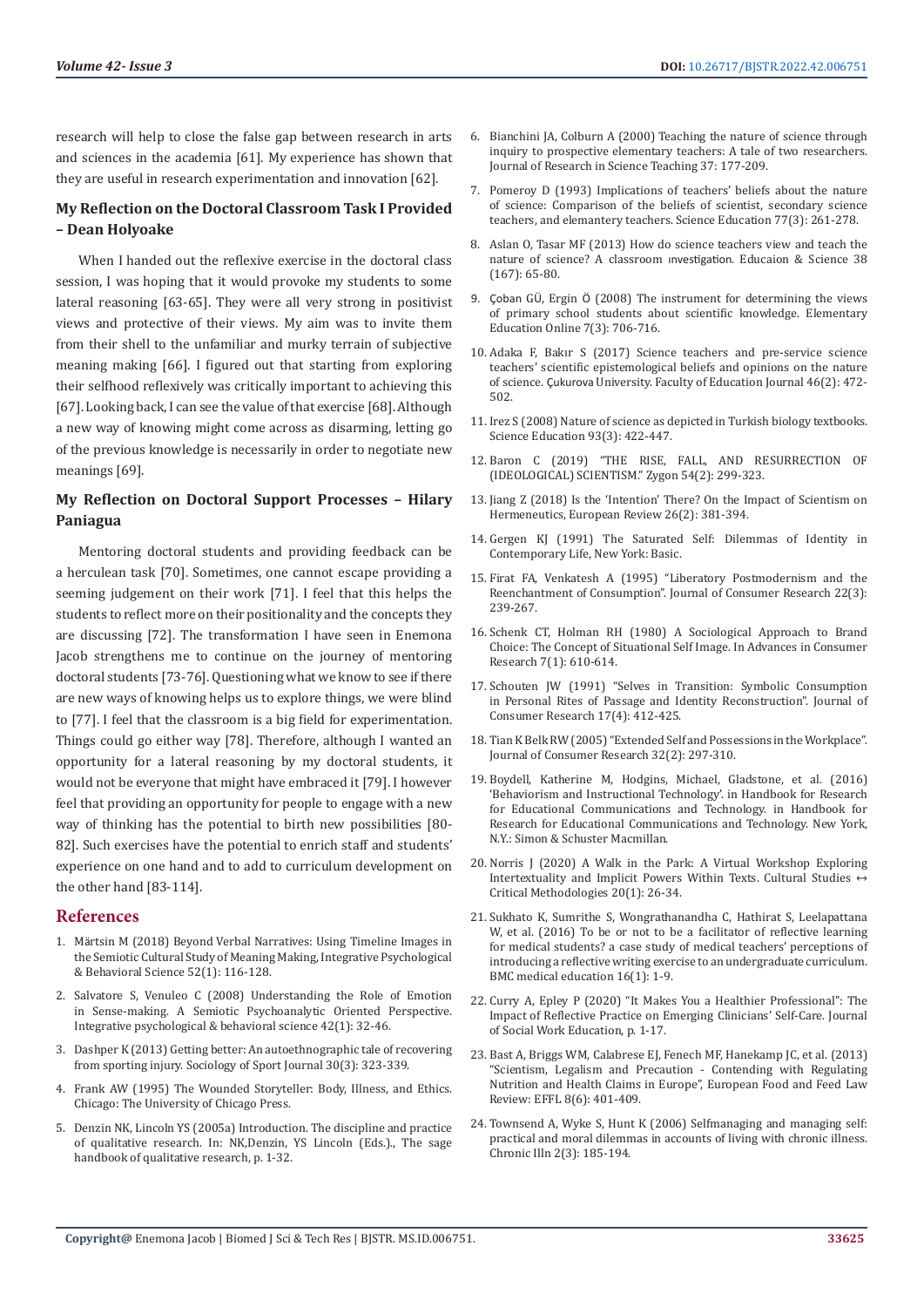- 25. Alexander G, Duarte A, García-Gonzá[lez L, Moreno MP, Fernando DV](https://www.eurjhm.com/index.php/eurjhm/article/view/321)  [\(2014\) "Implications of Instructional Strategies in Sport Teaching: A](https://www.eurjhm.com/index.php/eurjhm/article/view/321)  [Nonlinear Pedagogy-based Approach." European Journal of Human](https://www.eurjhm.com/index.php/eurjhm/article/view/321)  [Movement 32 \(2014\): European Journal of Human Movement, p. 32.](https://www.eurjhm.com/index.php/eurjhm/article/view/321)
- 26. [Crawford R \(2017\) "Rethinking Teaching and Learning Pedagogy for](https://www.tandfonline.com/doi/abs/10.1080/14613808.2016.1202223)  [Education in the Twenty-first Century: Blended Learning in Music](https://www.tandfonline.com/doi/abs/10.1080/14613808.2016.1202223)  [Education." Music Education Research 19\(2\): 195-213.](https://www.tandfonline.com/doi/abs/10.1080/14613808.2016.1202223)
- 27. [Palaganas EC, Sanchez MC, Molintas MP, Caricativo RD \(2017\) Reflexivity](https://nsuworks.nova.edu/tqr/vol22/iss2/5/)  [in Qualitative Research: A Journey of Learning. The Qualitative Report](https://nsuworks.nova.edu/tqr/vol22/iss2/5/)  [22\(2\): 426-438.](https://nsuworks.nova.edu/tqr/vol22/iss2/5/)
- 28. [Macbeth D \(2001\) On reflexivity in qualitative research: Two readings,](https://journals.sagepub.com/doi/10.1177/107780040100700103)  [and a third. Qualitative Inquiry 7\(1\): 35-68.](https://journals.sagepub.com/doi/10.1177/107780040100700103)
- 29. CliffordJ, Marcus G (1986) Writing culture. Berkeley: University of California Press.
- 30. [Collins PH \(1986\) Learning from the outsider within: The sociological](https://academic.oup.com/socpro/article/33/6/s14/1610242)  [significance of Black feminist thought. Social Problems 33\(6\): 514-532.](https://academic.oup.com/socpro/article/33/6/s14/1610242)
- 31. [Fine M \(1994\) Working the hyphens: Reinventing self and other in](https://psycnet.apa.org/record/1994-98625-003)  [qualitative research. In: N Denzin, Y Lincoln \(Eds.\)., Handbook of](https://psycnet.apa.org/record/1994-98625-003)  [qualitative research, pp. 70-82.](https://psycnet.apa.org/record/1994-98625-003)
- 32. [Anderson G \(1989\) Critical ethnography in education: Origins, current](https://journals.sagepub.com/doi/10.3102/00346543059003249)  [status, and new directions. Review of Educational Research 59\(3\): 249-](https://journals.sagepub.com/doi/10.3102/00346543059003249) [270.](https://journals.sagepub.com/doi/10.3102/00346543059003249)
- 33. [Ashmore M \(1989\) The reflexive thesis: Wrighting the sociology of](https://philpapers.org/rec/ASHTRT)  [scientific knowledge. Chicago: University of Chicago Press.](https://philpapers.org/rec/ASHTRT)
- 34. Bourdieu P, Wacquant L (1992) An invitation to reflexive sociology. Chicago: University of Chicago Press.
- 35. [Lather P \(1997\) Drawing the line at angels: Working the ruins of feminist](https://www.tandfonline.com/doi/abs/10.1080/095183997237124)  [ethnography. Qualitative Studies in Education 10\(3\): 285-304.](https://www.tandfonline.com/doi/abs/10.1080/095183997237124)
- 36. [Marcus G, Cushman D \(1982\) Ethnographies as texts. Annual Review of](https://www.jstor.org/stable/2155775)  [Anthropoloogy 11: 25-69.](https://www.jstor.org/stable/2155775)
- 37. [Richardson L \(1998\) Meta-jeopardy. Qualitative Inquiry 4\(4\): 464-468.](https://journals.sagepub.com/doi/abs/10.1177/107780049800400403?journalCode=qixa)
- 38. Taylor B (2006) Reflective practice a guide for nurses and midwives. Buckingham: Open University Press.
- 39. [Lipp A \(2007\) Developing the reflexive dimension of reflexive: A](https://www.tandfonline.com/doi/abs/10.5172/mra.455.1.1.18)  [framework for debate. Intn'l J of Multiple Res. Approaches 1\(1\): 18-26.](https://www.tandfonline.com/doi/abs/10.5172/mra.455.1.1.18)
- 40. Bolton G (2001) Reflective practice: Writingand professional development. London: Patil Chapm
- 41. Pellat G (2002) Ethnography and reflexivity: Emotions and feelings in fieldwork. Nurse Researcher I0(3): 28-36.
- 42. Weber R (2003) The reflexive researcher. MIS Quarterly 27(4): 5-14.
- 43. [Carolan M \(2003\) Reflexivity: A personal journey through data collection.](https://pubmed.ncbi.nlm.nih.gov/12739414/)  [Nurse Researcher 10\(3\): 7-14.](https://pubmed.ncbi.nlm.nih.gov/12739414/)
- 44. [Weick K \(2002\) Essai: Real-time reflexivity: Prods to reflection.](https://journals.sagepub.com/doi/10.1177/0170840602236011)  [Organization Studies 23\(6\): 893-898.](https://journals.sagepub.com/doi/10.1177/0170840602236011)
- 45. De Vault M (1997) Personal writing in social research. In: R Herz (Edt.)., Reflexivity and voice, pp. 216-228.
- 46. Gough B (2003) Deconstructing reflexivity. In: L Finlay, B Gough (Eds.)., Reflexivity: A practical guide for researchers and health and social sciences, p. 21-36.
- 47. Smith JA (2008) Qualitative Psychology: A Practical Guide to Research Methods (2nd Edn.).,. Sage, London.
- 48. Steier F (1991) Research and reflexivity. London: Sage Publications Ltd.
- 49. Abercrombie L (1926) The theory of poetry. New York, NY: Harcourt, Brace.
- 50. [Ball S \(1990\) Self-doubt and soft data: Social and technical trajectories](https://www.tandfonline.com/doi/abs/10.1080/0951839900030204) [in ethnographic fieldwork. Qualitative Studies in Education 3\(2\): 157-](https://www.tandfonline.com/doi/abs/10.1080/0951839900030204) [171.](https://www.tandfonline.com/doi/abs/10.1080/0951839900030204)
- 51. Bamberg M (2011) Who am I? Narration and its contribution to self and identity. Theory & Psychology 21(1): 3-24.
- 52. [Barry D \(1996\) Artful inquiry: A symbolic constructivist approach to](https://journals.sagepub.com/doi/10.1177/107780049600200403) [social science research. Qualitative Inquiry 2\(4\): 411-438.](https://journals.sagepub.com/doi/10.1177/107780049600200403)
- 53. Brown Hilary (2020) Found Poetry: Reimagining What is Present and What is Absent Through the Journals of Her Life. Cultural Studies, Critical Methodologies 20(1): 7-15.
- 54. [Burge A, Godinho MG, Knottenbelt M, Daphne L \(2016\) 'But we are](https://www.tandfonline.com/doi/abs/10.1080/13562517.2016.1184139?journalCode=cthe20) [academics!' A reflection on using arts-based research activities with](https://www.tandfonline.com/doi/abs/10.1080/13562517.2016.1184139?journalCode=cthe20) [university colleagues. Teaching in Higher Education 21\(6\): 730-737.](https://www.tandfonline.com/doi/abs/10.1080/13562517.2016.1184139?journalCode=cthe20)
- 55. [Butler-Kisber L \(2002\) Artful portrayals in qualitative inquiry: The](C://Users/Admin/Downloads/admin,+AJER_48(3)_229-239.pdf) [road to found poetry and beyond. The Alberta Journal of Educational](C://Users/Admin/Downloads/admin,+AJER_48(3)_229-239.pdf) [Research 48\(3\): 229-239.](C://Users/Admin/Downloads/admin,+AJER_48(3)_229-239.pdf)
- 56. Cluett ER, BluffmR (2006) Principles and Practice of Research in Midwifery (2nd Edn.)., Elsevier, London, pp. 14-31.
- 57. [Coleman D, Willis DS \(2015\) Reflective writing: The student nurse's](https://pubmed.ncbi.nlm.nih.gov/25802097/) [perspective on reflective writing and poetry writing. Nurse Education](https://pubmed.ncbi.nlm.nih.gov/25802097/) [Today 35\(7\): 906-911.](https://pubmed.ncbi.nlm.nih.gov/25802097/)
- 58. [Cousin G \(2013\) Reflexivity: The new reflective practice. International](https://publications.coventry.ac.uk/index.php/pblh/article/view/272/Cous1-2) [Journal of Practice-based Learning in Health and Social Care 1\(2\): 3-7.](https://publications.coventry.ac.uk/index.php/pblh/article/view/272/Cous1-2)
- 59. [Cross V, Holyoake DD \(2017\) 'Don't just travel': thinking poetically on](https://journals.sagepub.com/doi/10.1177/1744987117727329) [the way to professional knowledge. Journal of Research in Nursing 22\(6-](https://journals.sagepub.com/doi/10.1177/1744987117727329) [7\): 535–545.](https://journals.sagepub.com/doi/10.1177/1744987117727329)
- 60. [Cross V, McGowa J, McCrum C \(2016\) ''It sounds like a drama:'' Hearing](http://oro.open.ac.uk/48025/) [stories of chronic low back pain through poetic \(re\)presentation. Journal](http://oro.open.ac.uk/48025/) [of Humanities in Rehabilitation 30: 1-9.](http://oro.open.ac.uk/48025/)
- 61. [Davis J Klaes M \(2003\) Reflexivity curse or cure? Journal of Economic](https://www.tandfonline.com/doi/abs/10.1080/1350178032000110882) [Methodology 10{3\): 329-352.](https://www.tandfonline.com/doi/abs/10.1080/1350178032000110882)
- 62. Faulkner SL (2016) Poetry as Method: Reporting Research Through Verse. Abingdon: Routledge.
- 63. [Fenwick T, Edwards R, Sawchuck P \(2011\) Emerging Approaches to](https://www.voced.edu.au/content/ngv%3A52682) [Educational Research: Tracing the Sociomaterial. London: Routledge.](https://www.voced.edu.au/content/ngv%3A52682)
- 64. Finley S (2002) Women myths: Teacher self-images and socialization to feminine.
- 65. [Firat FA, Shultz CJ \(2001\) "Preliminary Metric Investigations into the](https://www.jstor.org/stable/40216597) [Postmodern Consumer," Marketing Letters 12\(2\): 189-203.](https://www.jstor.org/stable/40216597)
- 66. [Fisette JL \(2015\) 'The Marathon Journey of My Body-Self and Performing](https://journals.humankinetics.com/view/journals/ssj/32/1/article-p68.xml) [Identity'. Sociology of Sport Journal 32\(1\): 68-88.](https://journals.humankinetics.com/view/journals/ssj/32/1/article-p68.xml)
- 67. [Fitzpatrick Katie \(2018\) Poetry in motion: In search of the poetic in](https://www.tandfonline.com/doi/abs/10.1080/13573322.2016.1155149?journalCode=cses20) [health and physical education. Sport, Education and Society 23\(2\): 123-](https://www.tandfonline.com/doi/abs/10.1080/13573322.2016.1155149?journalCode=cses20) [134.](https://www.tandfonline.com/doi/abs/10.1080/13573322.2016.1155149?journalCode=cses20)
- 68. [Furman R \(2006\) Poetic forms and structures in qualitative health](https://pubmed.ncbi.nlm.nih.gov/16513997/) [research. Qualitative Health Research 16\(4\): 560-566.](https://pubmed.ncbi.nlm.nih.gov/16513997/)
- 69. [Furman R \(2006\) A qualitative study of social development paradoxes](https://www.tandfonline.com/doi/abs/10.1080/17486830500523037) [in Guatemala using the research poem. Journal of Comparative Social](https://www.tandfonline.com/doi/abs/10.1080/17486830500523037) [Welfare 22\(1\): 37-48.](https://www.tandfonline.com/doi/abs/10.1080/17486830500523037)
- 70. [Furman R, Collins K, Langer C, Bruce EA \(2006\) Inside a provider's](https://www.sciencedirect.com/science/article/abs/pii/S0197455606000451) [perspective: Using practitioner poetry to explore the treatment of](https://www.sciencedirect.com/science/article/abs/pii/S0197455606000451) [persons with mental illness. The Arts in Psychotherapy 33\(4\): 331-342.](https://www.sciencedirect.com/science/article/abs/pii/S0197455606000451)
- 71. [Furman R, Enterline M, Thompson R, Shukraft A \(2012\) Poetry matters:](https://www.journalsi.org/articles/abstract/10.18352/jsi.283/) [A case for poetry in social work. Journal of Social Intervention: Theory](https://www.journalsi.org/articles/abstract/10.18352/jsi.283/) [and Practice 21\(1\): 5-17.](https://www.journalsi.org/articles/abstract/10.18352/jsi.283/)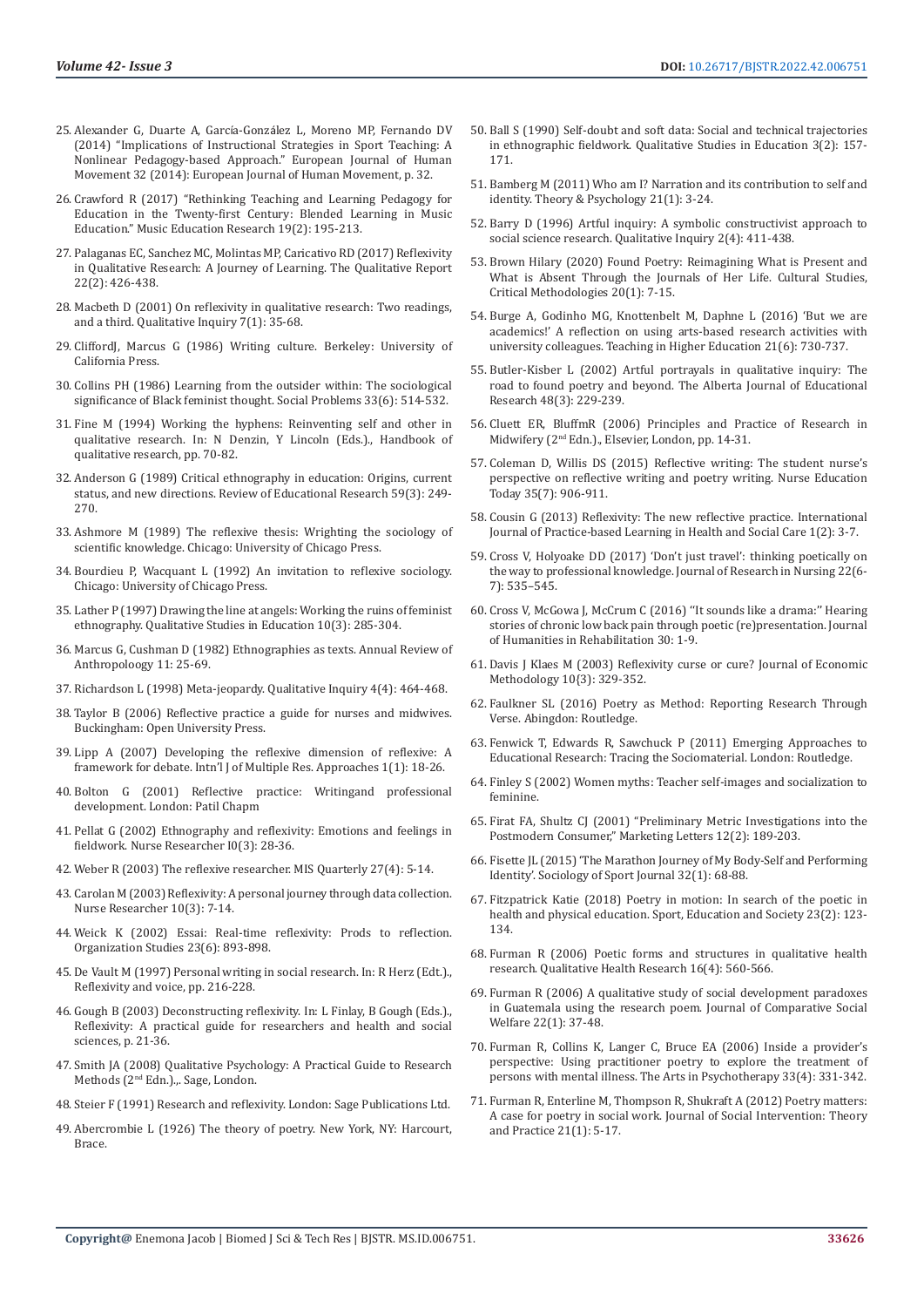- 72. [Furman R, Langer CL, Davis CS, Gallardo HP, Kulkarni S \(2007\)](https://journals.sagepub.com/doi/10.1177/1468794107078511)  [Expressive, research and reflective poetry as qualitative inquiry: A study](https://journals.sagepub.com/doi/10.1177/1468794107078511)  [of adolescent identity. Qualitative Research 7: 301-315.](https://journals.sagepub.com/doi/10.1177/1468794107078511)
- 73. [Furman R, Langer CL, Taylor DB \(2010\) Analyzing narratives through](https://www.tandfonline.com/doi/abs/10.1080/08893675.2010.482809)  [poetic forms and structures in gerontology: Applying new tools in](https://www.tandfonline.com/doi/abs/10.1080/08893675.2010.482809)  [qualitative research. Journal of Poetry Therapy 23\(2\): 61-71.](https://www.tandfonline.com/doi/abs/10.1080/08893675.2010.482809)
- 74. [Furman R, Lietz C, Langer CL \(2006\) The research poem in international](https://journals.sagepub.com/doi/10.1177/160940690600500305)  [social work: Innovations in qualitative methodology. International](https://journals.sagepub.com/doi/10.1177/160940690600500305)  [Journal of Qualitative Methods 5: 1-8.](https://journals.sagepub.com/doi/10.1177/160940690600500305)
- 75. Galvin K, Prendergast M (2016) Poetic Inquiry II Seeing, Caring, understanding: Using Poetry as and for Inquiry. Rotterdam: SENSE.
- 76. Garfinkel H (1967) Studies in ethnomethodology. Cambridge, UK: Polity Press.
- 77. [Garrie, Alaina J, Goel Shruti, Forsberg Martin M \(2016\) Medical Students'](https://pubmed.ncbi.nlm.nih.gov/26977333/)  [Perceptions of Dementia after Participation in Poetry Workshop with](https://pubmed.ncbi.nlm.nih.gov/26977333/)  [People with Dementia. International Journal of Alzheimer's Disease](https://pubmed.ncbi.nlm.nih.gov/26977333/)  [2016.](https://pubmed.ncbi.nlm.nih.gov/26977333/)
- 78. [Glesne C \(1997\) That rare feeling: Re-presenting research through](https://journals.sagepub.com/doi/10.1177/107780049700300204)  [poetic transcription. Qualitative Inquiry 3\(2\): 202-221](https://journals.sagepub.com/doi/10.1177/107780049700300204).
- 79. Hermsen T (2009) Poetry of place: Helping students write their worlds. Urbana, IL: National Council of Teachers of English.
- 80. [Hertz R \(1996\) Introduction: Ethics, reflexivity and voice. Qualitative](https://link.springer.com/article/10.1007/BF02393245)  [Sociology 19\(1\): 3-9.](https://link.springer.com/article/10.1007/BF02393245)
- 81. [Hofer B, Pintrich P \(1997\) The Development of Epistemological](https://psycnet.apa.org/record/1997-04459-003)  [Theories: Beliefs About Knowledge and Knowing and Their Relation to](https://psycnet.apa.org/record/1997-04459-003)  [Learning. Review of Educational Research 67\(1\): 88-140.](https://psycnet.apa.org/record/1997-04459-003)
- 82. Hughes T (1994) Winter Pollen: Occasional Prose. London: Faber and Faber.
- 83. [Irez S \(2009\) Nature of Science as Depicted in Turkish Biology Textbooks.](https://onlinelibrary.wiley.com/doi/10.1002/sce.20305)  [Science Education 93\(3\): 422-447.](https://onlinelibrary.wiley.com/doi/10.1002/sce.20305)
- 84. [Isaac CA \(2011\) A poetic representation: Women in medicine are "able](https://journals.sagepub.com/doi/abs/10.1177/1077800411405430?journalCode=qixa)  [to." Qualitative Inquiry 17: 447-451.](https://journals.sagepub.com/doi/abs/10.1177/1077800411405430?journalCode=qixa)
- 85. [Jones A \(2010\) Not some shrink-wrapped beautiful package: Using](https://www.tandfonline.com/doi/abs/10.1080/13562517.2010.491902)  [poetry to explore academic life. Teaching in Higher Education 15\(5\):](https://www.tandfonline.com/doi/abs/10.1080/13562517.2010.491902)  [591-606.](https://www.tandfonline.com/doi/abs/10.1080/13562517.2010.491902)
- 86. Lafreniè[re D, Cox SM, Belliveau G, Lea GW \(2013\) Performing the human](https://www.ingentaconnect.com/content/intellect/jaah/2013/00000003/00000003/art00002)  [subject: Arts-based knowledge dissemination in health research. Journal](https://www.ingentaconnect.com/content/intellect/jaah/2013/00000003/00000003/art00002)  [of Applied Arts & Health 3\(3\): 243-257.](https://www.ingentaconnect.com/content/intellect/jaah/2013/00000003/00000003/art00002)
- 87. Lather P (1994) Validity after poststructuralism: On (not) writing about the lives of women with HIV/AIDS. New Orleans, LA: AERA.
- 88. [Latour B \(1988\) The politics of explanation: An alternative. In: S.](http://www.bruno-latour.fr/sites/default/files/32-EXPLANATION-WOOLGAR-GB.pdf)  [Woolgar \(Edt.\)., Knowledge and reflexivity, pp. 155-176.](http://www.bruno-latour.fr/sites/default/files/32-EXPLANATION-WOOLGAR-GB.pdf)
- 89. [Law J \(2004\) After Method: Mess in Social Science Research. London:](https://www.routledge.com/After-Method-Mess-in-Social-Science-Research/Law/p/book/9780415341752)  [Routledge.](https://www.routledge.com/After-Method-Mess-in-Social-Science-Research/Law/p/book/9780415341752)
- 90. [Leveen L \(2019\) Metastatic Metaphors: Poetry, Cancer Imagery, and the](https://pubmed.ncbi.nlm.nih.gov/31761804/)  [Imagined Self. Perspectives in Biology and Medicine 62\(4\): 737-757.](https://pubmed.ncbi.nlm.nih.gov/31761804/)
- 91. [Leavy P \(2010\) A/r/t: A poetic montage. Qualitative Inquiry 16\(4\): 240-](https://journals.sagepub.com/doi/10.1177/1077800409354067) [243.](https://journals.sagepub.com/doi/10.1177/1077800409354067)
- 92. [Leggo C \(2018\) Poetry in the academy: A language of possibility.](https://www.jstor.org/stable/90019780)  [Canadian Journal of Education/Revue Canadienne de L'e´ducation](https://www.jstor.org/stable/90019780)  [41\(1\): 69-97.](https://www.jstor.org/stable/90019780)
- 93. Leggo C (2008) Astonishing silence: Knowing in poetry. In: Knowles JG, Cole AL (Eds.)., Handbook of the arts in qualitative research, pp. 165- 174.
- 94. [Leggo C \(2005\) The heart of pedagogy: On poetic knowing and living.](https://www.tandfonline.com/doi/abs/10.1080/13450600500238436)  [Teachers and Teaching: Theory and Practice 11\(5\): 439-455.](https://www.tandfonline.com/doi/abs/10.1080/13450600500238436)
- 95. [Loads D, Marzetti H, McCune V \(2020\) 'Don't hold me back': Using poetic](https://journals.sagepub.com/doi/abs/10.1177/1474022219846621) [inquiry to explore university educators' experiences of professional](https://journals.sagepub.com/doi/abs/10.1177/1474022219846621) [development through the Scholarship of Teaching and Learning. Arts](https://journals.sagepub.com/doi/abs/10.1177/1474022219846621) [and Humanities in Higher Education 19\(4\): 337-353.](https://journals.sagepub.com/doi/abs/10.1177/1474022219846621)
- 96. Lynch M (1993) Scientific practice and ordinary action: Ethnomethodology and social studies of science. Cambridge, UK: Cambridge University Press
- 97. [McGhee G, Marland GR, Atkinson A \(2007\) Grounded theory research:](https://pubmed.ncbi.nlm.nih.gov/17908129/) [literature reviewing and reflexivity. J Adv Nurs 60\(3\): 334-342.](https://pubmed.ncbi.nlm.nih.gov/17908129/)
- 98. [Norris J \(2020\) A Walk in the Park: A Virtual Workshop Exploring](https://journals.sagepub.com/doi/10.1177/1532708619885413) Intertextuality and Implicit Powers Within Texts. Cultural Studies  $\leftrightarrow$ [Critical Methodologies 20\(1\): 26-34.](https://journals.sagepub.com/doi/10.1177/1532708619885413)
- 99. [Parahoo K \(2006\) Nursing Research: Principles, processes and issues](https://pure.ulster.ac.uk/en/publications/nursing-research-principles-process-and-issues-second-edition-3) [\(2nd Edn.\)., Palgrave Macmillan, Basingstoke](https://pure.ulster.ac.uk/en/publications/nursing-research-principles-process-and-issues-second-edition-3).
- 100. Parker I (1999) Critical reflexive humanism and critical constructionist psychology. In: Nightingale D, Cromby J (Eds.)., social constructionist psychology a critical analysis of theory and practice  $(1^{st}$  Edn.)., Open University Press, Buckingham, pp. 23-36.
- 101. Patrick L (2013) Found poetry: A tool for supporting novice poets and fostering transactional relationships between prospective teachers and young adult literature (Doctoral dissertation). Retrieved from ProQuest Dissertations and Theses Database (3673229).
- 102. [Patrick L D \(2016\) Found Poetry: Creating Space for Imaginative Arts-](https://journals.sagepub.com/doi/abs/10.1177/2381336916661530)[Based Literacy Research Writing. Literacy Research: Theory, Method](https://journals.sagepub.com/doi/abs/10.1177/2381336916661530) [and Practice 65\(1\): 384–403.](https://journals.sagepub.com/doi/abs/10.1177/2381336916661530)
- 103. Pope C, Mays N (1999) Qualitative Research in Health Care (2<sup>nd</sup> Edn.)., Blackwell Publishing, London 1(10): 421-434.
- 104. [Prendergast M \(2015\) Poetic Inquiry, 2007-2012: A Surrender and](https://journals.sagepub.com/doi/10.1177/1077800414563806) [Catch Found Poem. Qualitative Inquiry 21\(8\): 678–685.](https://journals.sagepub.com/doi/10.1177/1077800414563806)
- 105. Prendergast M (2009) Introduction: The phenomena of poetry in research: ''Poem is what?'' Poetic inquiry in qualitative social science research. In: Prendergast M, Leggo C and Sameshima P. (Eds.)., Poetic Inquiry: Vibrant Voices in the Social Sciences. Rotterdam: Sense Publishers, pp. xix–x1ii.
- 106. Richardson L (2000) Writing: A method of inquiry. In: Denzin NK, Lincoln YS (Eds.)., Handbook of qualitative research, pp. 923-948.
- 107. [Scheurich J \(1995\) A postmodernist critique of research interviewing.](https://www.tandfonline.com/doi/abs/10.1080/0951839950080303) [International Journal of Qualitative Studies in Education 8\(3\): 239-](https://www.tandfonline.com/doi/abs/10.1080/0951839950080303) [252.](https://www.tandfonline.com/doi/abs/10.1080/0951839950080303)
- 108. [Schoonover Kimberly L, Hall-Flavin Daniel, Whitford Kevin, Lussier](https://pubmed.ncbi.nlm.nih.gov/31354038/) [Mark, Essary Alison, et al. \(2020\) Impact of Poetry on Empathy and](https://pubmed.ncbi.nlm.nih.gov/31354038/) [Professional Burnout of Health-Care Workers: A Systematic Review.](https://pubmed.ncbi.nlm.nih.gov/31354038/) [Journal of Palliative Care 35\(2\): 127-132.](https://pubmed.ncbi.nlm.nih.gov/31354038/)
- 109. [Sherwin S, Cross V, Holyoake DD \(2014\) The pride and the passion:](https://www.magonlinelibrary.com/doi/abs/10.12968/bjsn.2014.9.2.89) [Poetic re-presentation of school nurses' practice. British Journal of](https://www.magonlinelibrary.com/doi/abs/10.12968/bjsn.2014.9.2.89) [School Nursing 9\(2\): 89-94.](https://www.magonlinelibrary.com/doi/abs/10.12968/bjsn.2014.9.2.89)
- 110. [Sparkes A, Douglas K \(2007\) Making the case for poetic representation:](https://journals.humankinetics.com/view/journals/tsp/21/2/article-p170.xml) [An example in action. The Sport Psychologist 21\(2\): 170-190.](https://journals.humankinetics.com/view/journals/tsp/21/2/article-p170.xml)
- 111. [Szto P, Furman R, Langer C \(2005\) Poetry and photography: An](https://journals.sagepub.com/doi/10.1177/1473325005052390) [exploration into expressive/creative qualitative research. Qualitative](https://journals.sagepub.com/doi/10.1177/1473325005052390) [Social Work 4: 135-156.](https://journals.sagepub.com/doi/10.1177/1473325005052390)
- 112. [Townsend A, Wyke S, Hunt K \(2006\) Selfmanaging and managing self:](https://pubmed.ncbi.nlm.nih.gov/17007695/) [practical and moral dilemmas in accounts of living with chronic illness.](https://pubmed.ncbi.nlm.nih.gov/17007695/) [Chronic Illn 2\(3\): 185-194.](https://pubmed.ncbi.nlm.nih.gov/17007695/)
- 113. [Wright Travis \(2018\) Beauty in the Struggle: Poetry Found in the Lives](https://anthrosource.onlinelibrary.wiley.com/doi/abs/10.1111/aeq.12262?af=R) [of Mothers Experiencing Homelessness. Anthropology & Education](https://anthrosource.onlinelibrary.wiley.com/doi/abs/10.1111/aeq.12262?af=R) [Quarterly 49\(4\): 462-468.](https://anthrosource.onlinelibrary.wiley.com/doi/abs/10.1111/aeq.12262?af=R)
- 114. Zimmerman D, Pollner M (1970) "The Everyday World as a Phenomenon." In J. Douglas 1970, op. cit. University of California, Irvine.